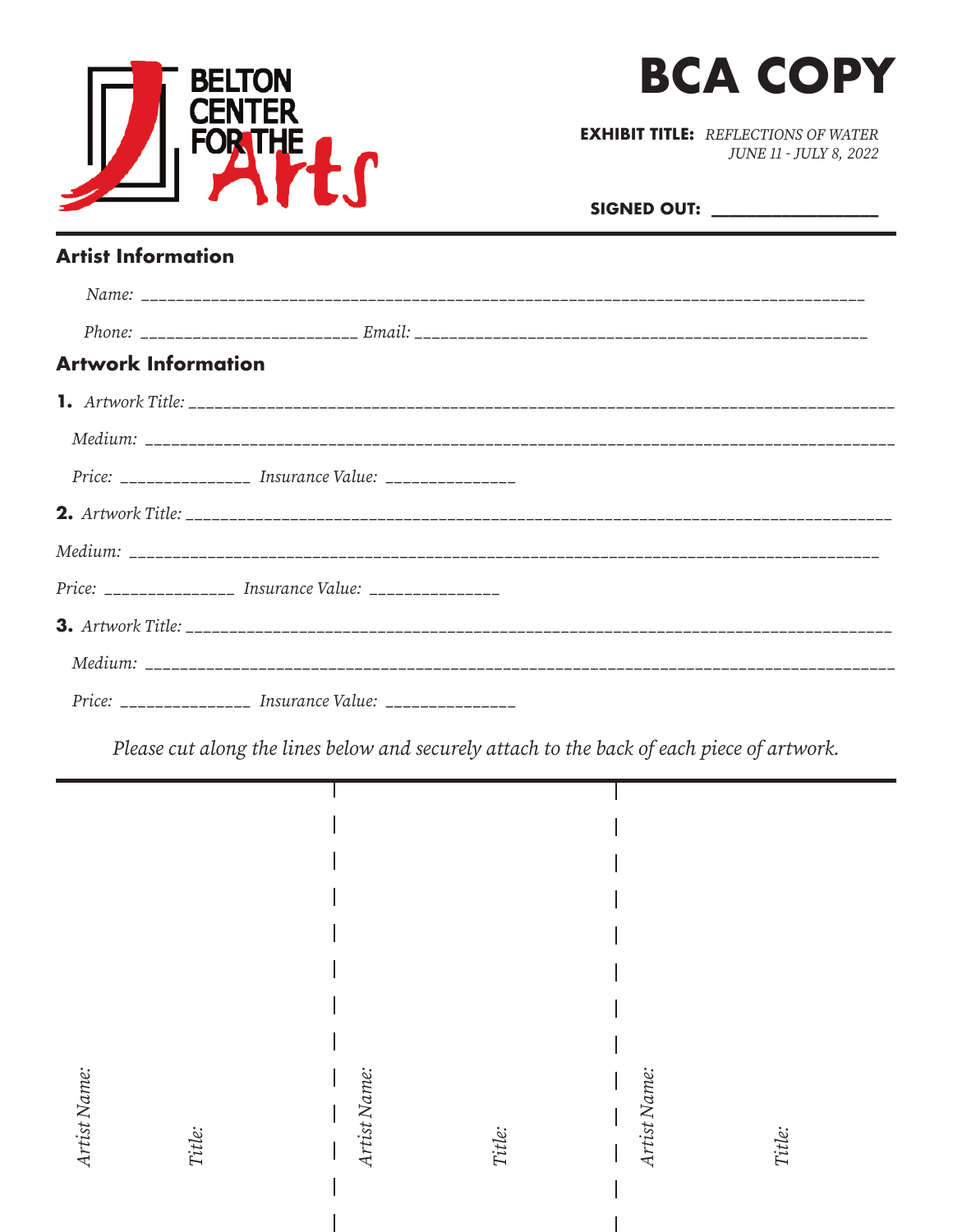# **BCA COPY**

**Exhibit dates:** *June 11 - July 8, 2022* **Opening Reception:** *Saturday, June 11, 2022, 7:00PM*

### **Pick-up Times:**

*Tuesday, July 12 10:00 AM - 6:00 PM Wednesday, July 13 10:00 AM - 6:00 PM Thursday, July 14 10:00 AM - 6:00 PM Friday, July 15 10:00 AM - 5:00 PM*

*Belton Center for the Arts and the artist, listed above, will hold an exhibition including artwork by this artist at the gallery of Belton Center for the Arts at 306 City Square, Belton, SC.*

*The terms of agreement connected with this exhibition are as follows:*

*1. At the close of the exhibition, the artist will pick up artwork in a timely manner.*

*2. Artwork must be in a suitable condition for display. Paintings or wall pieces must be wired and ready to hang. Three-dimensional work must sit solidly on a flat surface.* 

*3. The Belton Center for the Arts reserves the right to reject any piece of artwork which, in its opinion, is inadequately prepared for display. It is understood that if The Belton Center for the Arts does attempt to prepare artwork for display as necessary, The Belton Center for the Arts is not responsible for any damage to the particular artwork involved.*

*4. The Belton Center for the Arts, with permission of the artist, will offer the exhibited artworks for sale. A 30% commission on all sales will be collected by The Belton Center for the Arts.* 

*5. The Belton Center for the Arts maintains complete control over the location, manner and coordination in the display of the exhibition. All artwork will be exhibited in an appropriate manner.* 

*6. The Belton Center for the Arts retains the right to refuse to display any artwork if, in the discretion of the Executive Director and staff, it is deemed inappropriate or unsatisfactory for display.*

*7. The artist will provide The Belton Center for the Arts with contact information and a complete list of artwork including title, medium and price for each piece. It is the artist's responsibility to indicate if an artwork is not for sale, and must include an insurance value for the piece.* 

*8. The artist will provide an original piece of art done by the artist themself for the exhibit.*

*9. The Belton Center for the Arts retains the right to not display submitted artist work should the exhibit receive an abundance of pieces where the Belton Center for the Arts cannot display every piece submitted.* 

*I agree to all of the above terms and conditions.*

*Signed: \_\_\_\_\_\_\_\_\_\_\_\_\_\_\_\_\_\_\_\_\_\_\_\_\_\_\_\_\_\_\_\_\_\_\_\_\_\_\_\_\_\_\_ Date: \_\_\_\_\_\_\_\_\_\_\_\_\_\_\_\_\_\_\_\_\_\_\_\_\_\_\_*